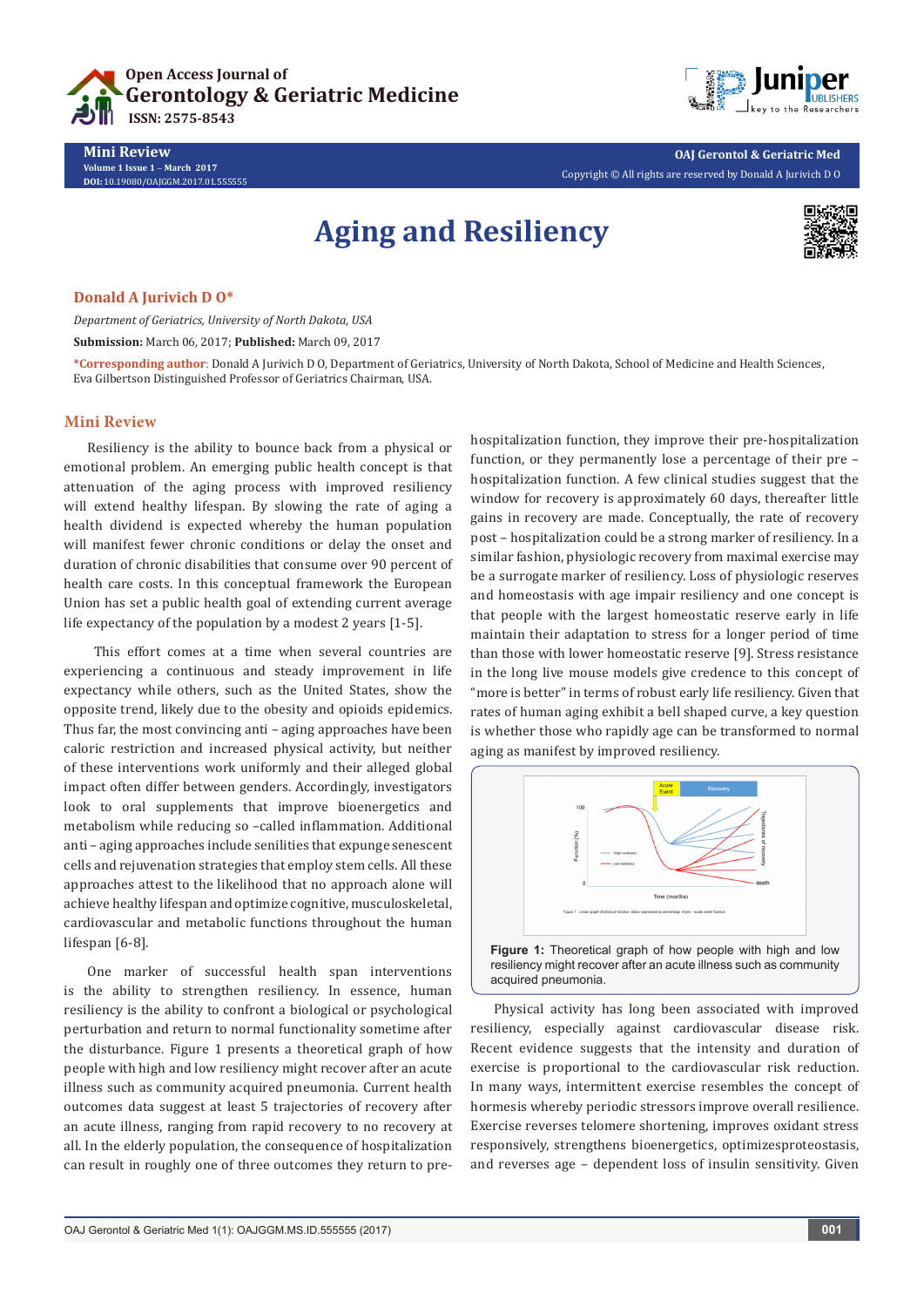the general benefits of exercise, emerging studies are examining the potential benefit of physical activity during acute illnesses to expedite post – hospitalization recovery processes.

In addition to exercise, nutritional interventions may enhance resiliency with aging. High dose berry extracts and other food products appear to have anti-oxidant properties. Some common spices such as turmeric have clear anti-inflammatory properties and are used as bio-equivalents to salicylate in clinical conditions such as inflammatory bowel disease. Caloric restriction has a mixed review on its efficacy as a promoter of resiliency in aging. On one hand, caloric restriction appears to improve cellular response to stress, oxidation, and inflammation. But on the other hand, long term caloric restriction has been linked to poor immunologic responses perhaps as a consequence of NK and T cell suppression. Additionally, caloric restriction appears to suppress wound healing and recent human studies suggest that it accelerates osteopenia. Collectively, these observations suggest that longevity extension alone does not necessarily confer higher levels of resiliency. Whether combination caloric restriction and exercise provide synergistic effects on longevity and resiliency has not been substantiated, and in animal studies the combination has adverse effects [10].

The impact of Methuselah compounds on age - dependent changes in resiliency are variable, despite their ability to extend longevity. Rapamycin, a macrolide originally derived from Easter Isle bacteria, inhibits the mTOR signaling pathway that has been associated with the rate of aging. Similar to observations with caloric restriction, rapamycin improves stress resistance at the cellular level, but its immunosuppressive effects may not protect elderly from acute infections. Additionally, the molecular response to stress appears to be inhibited when the mTOR pathway is attenuated, thus raising concerns that rapamycin may further reduce an age – dependent decline in cytoprotective response or proteostasis. Metoformin, another longevity compound which interferes with AMPK activation, may interfere with acute cellular stress responses. As metformin therapy for human aging enters a randomized controlled trial, it will be useful to monitor its effect on resiliency as participants experience hospitalizations from acute infections, strokes and other ischemic and metabolic insults.

Other conceptual approaches to enhance resiliency in aging include removal of senescent cells and stem cell therapy. The idea of "senilities" is to reduce senescent associated secretory phenotypes (SASP) that accelerate aging through secretion of adverse cytokines and non – youthful intercellular products. The cell growth inhibitor and heat shock stimulator, quercetin has been reported as a senolytic in combination with a tyrosine kinase inhibitor. This and other efforts to reduce SASP appear to improve different physiologic functions in rodents, but no

evidence exists whether resiliency against infection or acute insults also improves. The impact of stem cell therapy on agedependent loss of resiliency is less certain, however, gradual loss of organ vitality is thought to be due to changes in the stem cell pool due to epigenetic drift, environmental issues, and somatic mutations. Old donor stem cells can be rejuvenated by plasma from young donor animals (parabiosis) thus suggesting that one approach to improve tissue resiliency is to "transfuse" old donors with a stem cell concoction. Another thought is to suppress age – dependent stimulants of stem cell mutagenesis such as oxidant injury and inflammation, thus preserving a more functional pool of stem cells as we age.

#### **Conclusion**

In summary, interventions to extend lifespan do not necessarily improve resiliency, and efforts to create healthy lifespan must take both outcomes into consideration for successful aging. Lifestyle issues, such as robust exercise and Mediterranean – like diets are the most potent stimulants of resiliency, and it remains to be seen whether adjuvants such as Methuselah drugs, senolytics or stem cell therapy, either alone or in combination, optimize healthy lifespan.

### **References**

- 1. [Bickford PC, Flowers A, Grimmig B \(2017\) Aging leads to altered](https://www.ncbi.nlm.nih.gov/pubmed/28163132)  [microglial function that reduces brain resiliency increasing](https://www.ncbi.nlm.nih.gov/pubmed/28163132)  [vulnerability to neurodegenerative diseases. Exp Gerontol 5565\(17\):](https://www.ncbi.nlm.nih.gov/pubmed/28163132)  [30098-300910.](https://www.ncbi.nlm.nih.gov/pubmed/28163132)
- 2. Gloscia-Ryan RA, Battson ML, Cuevas LM, [Zigler M,](https://www.ncbi.nlm.nih.gov/pubmed/?term=Zigler%20MC%5BAuthor%5D&cauthor=true&cauthor_uid=27875805) [Sindler AL, et al.](https://www.ncbi.nlm.nih.gov/pubmed/?term=Sindler%20AL%5BAuthor%5D&cauthor=true&cauthor_uid=27875805)  [\(2016\) Voluntary aerobic exercise increases arterial resilience and](https://www.ncbi.nlm.nih.gov/pubmed/?term=Sindler%20AL%5BAuthor%5D&cauthor=true&cauthor_uid=27875805)  [mitochondrial health with aging in mice. Aging 8\(11\): 2897-2914.](https://www.ncbi.nlm.nih.gov/pubmed/?term=Sindler%20AL%5BAuthor%5D&cauthor=true&cauthor_uid=27875805)
- 3. [Goodell MA, Rando TA \(2015\) Stem Cells and Healthy Aging. Science](http://science.sciencemag.org/content/350/6265/1199)  [350: 1199- 1204.](http://science.sciencemag.org/content/350/6265/1199)
- 4. [Huffman DM, MJ Schafer, NK LeBrasseur \(2016\) Energetic interventions](https://www.ncbi.nlm.nih.gov/pubmed/27260561)  [for healthspan and resiliency with aging. Exp Gerontology 86: 73-83.](https://www.ncbi.nlm.nih.gov/pubmed/27260561)
- 5. Kirkland JL, Stout MB, Sierra F (2016) J Gerontology: BiolSci 71 (11): 1407 - 1414
- 6. [Newman JC, Milman S, Hashmi SK, Nir Barzilai \(2016\) Strategies and](https://www.researchgate.net/publication/306269021_Strategies_and_Challenges_in_Clinical_Trials_Targeting_Human_Aging)  [Challenges in Clinical Trials Targeting Human Aging. J Gerontology](https://www.researchgate.net/publication/306269021_Strategies_and_Challenges_in_Clinical_Trials_Targeting_Human_Aging)  [Biological Sciences 71 \(11\): 1424-1434.](https://www.researchgate.net/publication/306269021_Strategies_and_Challenges_in_Clinical_Trials_Targeting_Human_Aging)
- 7. [Nosraty L, Enrouth L, Raitanen J, Antti Hervonen, Marja Jylha \(2015\)](http://journals.sagepub.com/doi/abs/10.1177/0898264314535804)  [Do successful agers liver longer ? The Vitality 90+ Study. J of Aging and](http://journals.sagepub.com/doi/abs/10.1177/0898264314535804)  [Health 27 \(1\): 35 - 53.](http://journals.sagepub.com/doi/abs/10.1177/0898264314535804)
- 8. [Sebastiani P, Thyagarajan B, Sun F \(2017\) Biomarker signatures of](http://onlinelibrary.wiley.com/doi/10.1111/acel.12557/full)  [aging. Aging Cell 16\(2\): 329-338.](http://onlinelibrary.wiley.com/doi/10.1111/acel.12557/full)
- 9. [Sabbagh JJ, O'Leary JC, Blair LJ, Torsten Klengel, Bryce A. Nordhues, et](http://journals.plos.org/plosone/article?id=10.1371/journal.pone.0107241)  [al. \(2014\) Age – associated epigenetic upregulation of the FKBP5 gene](http://journals.plos.org/plosone/article?id=10.1371/journal.pone.0107241)  [selectivity impairs stress resiliency. PLoS One.](http://journals.plos.org/plosone/article?id=10.1371/journal.pone.0107241)
- 10. [Whitson HE, Wei DP, Schmader KE, Cohen HJ,](https://www.ncbi.nlm.nih.gov/pubmed/26718984) Colon-Emeric CS, et [al. \(2016\) Physical resilience in Older Adults: Systematic Review](https://www.ncbi.nlm.nih.gov/pubmed/26718984)  [and Development of an Emerging Construct. J Gerontology Medical](https://www.ncbi.nlm.nih.gov/pubmed/26718984)  [Sciences 71 \(4\): 489 - 495.](https://www.ncbi.nlm.nih.gov/pubmed/26718984)